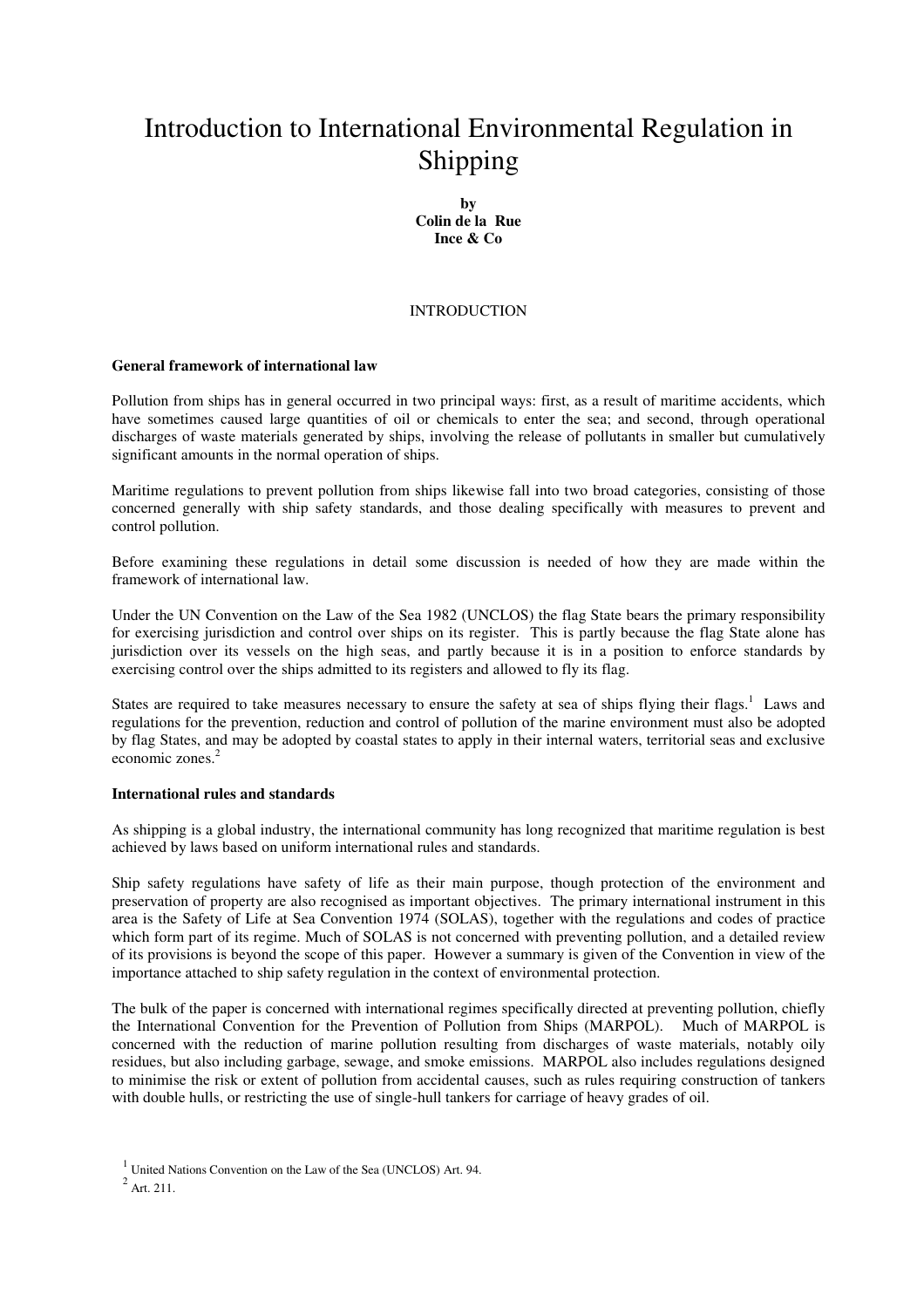A brief account is also given of certain other environmental regulations affecting ships, notably those concerned with dumping at sea, export of waste and scrapping of ships, anti-fouling systems on ships 2001, and the control and management of ships' ballast water and sediments.

#### **International Maritime Organisation**

Most of the international regimes discussed in this paper have been agreed under the auspices of the International Maritime Organisation. The IMO is a United Nations agency which was established by an international convention adopted in 1948 and was known until 1982 as the Inter-governmental Maritime Consultative Organisation  $(\tilde{IMCO})$ .<sup>3</sup> It has a substantial membership from the international community and is served by a secretariat at its headquarters in London, where its assemblies are held as well as regular meetings of its specialised committees.<sup>4</sup>

To facilitate the process of modifying regulations, to keep them in line with advances in technology and changing standards, the majority of IMO instruments now incorporate the so-called "tacit acceptance procedure", whereby a time limit may be set for contracting states to notify their acceptance or rejection of a proposed amendment, or to remain silent on the subject (in which case the amendment may be deemed accepted). This procedure has enabled both SOLAS and MARPOL to be amended on many occasions without undue delay. Revision of SOLAS is the function of the IMO's Maritime Safety Committee (MSC), whilst laws dealing with prevention of pollution, including amendments of MARPOL, fall within the remit of its Marine Environment Protection Committee (MEPC).

With the combined expertise at its disposal the IMO has unique technical, legal and political competence to devise agreed uniform standards of regulation to apply throughout the global shipping industry. Its authority has not always gone unchallenged, as states have sometimes come under domestic pressure to introduce unilateral measures which are more stringent, or enter into effect more speedily, than agreed international standards.<sup>5</sup>

Nonetheless, even states which have taken unilateral measures have continued to recognise the importance of international regulation to govern the world fleet, and reduce pollution of their coasts from passing maritime traffic. Such states have often proposed amendments of the international regimes, including some which are now important features of the regulations described in this paper.<sup>6</sup>

# INTERNATIONAL CONVENTION FOR THE SAFETY OF LIFE AT SEA (SOLAS)

### **Introduction**

The main body of international law concerning ship safety standards is contained in the 1974 Convention for the Safety of Life at Sea (SOLAS).<sup>7</sup> The purpose of the Convention was twofold: first, to consolidate existing international rules and standards into a single instrument; and second, to facilitate development of these rules and standards by prescribing a procedure for tacit acceptance of future amendments.

Over the years since 1974 a number of important maritime safety standards have been introduced within the framework of SOLAS. In modern times these have included for example the International Safety Management (ISM) Code and the International Ship and Port Facilities Security (ISPS) Code.

 $3$  The 1948 Convention on the International Maritime Organisation. The Convention summarises the purposes of the IMO as being "to provide machinery for cooperation among Governments in the field of governmental regulation and practices relating to technical matters of all kinds affecting shipping engaged in international trade; to encourage and facilitate the general adoption of the highest practicable standards in matters concerning maritime safety, efficiency of navigation and prevention and control of marine pollution from ships" (Art. 1(a)). The Organization is also empowered to deal with administrative and legal matters related to these purposes.

<sup>4</sup> At the time of writing it has some 165 member states. It has entered into co-operation agreements with 36 intergovernmental organisations, and has granted consultative status to 63 non-governmental organisations.

<sup>5</sup> Notable examples of this have been regulations introduced by the US Oil Pollution Act 1990 in response to the *Exxon Valdez* incident and regulations introduced in the European Community in relation to single-hull tankers following the *Erika* and *Prestige* incidents in 1999 and 2002 respectively.

<sup>&</sup>lt;sup>6</sup> For further details of the IMO and its work see www.imo.org.

 $<sup>7</sup>$  The 1974 Convention was the fifth convention on the safety of life at sea. The first, of 1914, was prompted by lessons learnt from the</sup> *Titanic* disaster. Revised SOLAS Conventions were adopted in 1929, 1948 and 1960.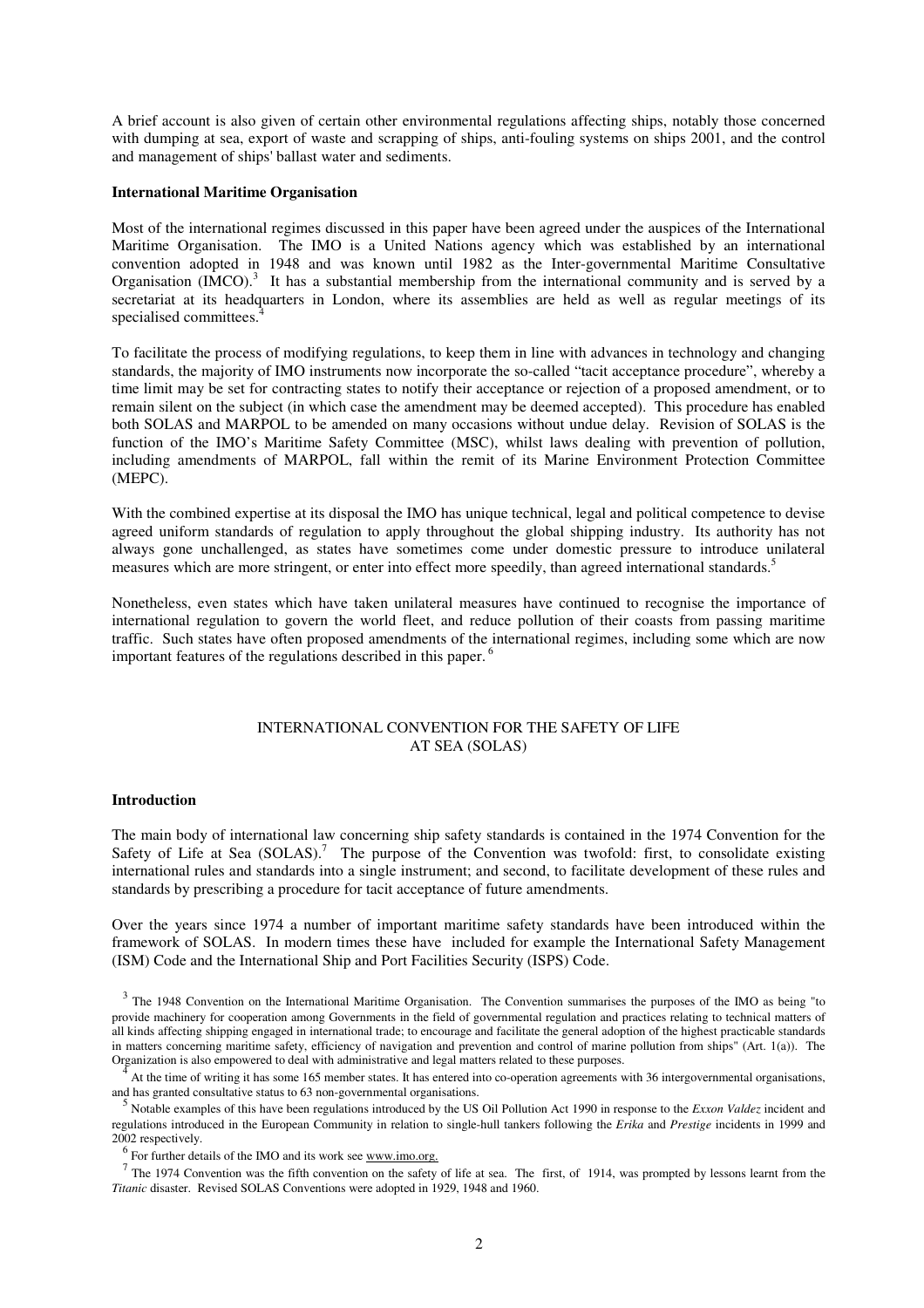A full review of SOLAS is beyond the scope of this paper, but in view of the connection between maritime safety and protection of the environment a summary is given below of the main provisions of the Convention.

#### **Scope of Convention**

SOLAS is arranged in a series of chapters dealing with different aspects of maritime safety. Chapter I, *General Provisions*, defines the types of ships to which the Convention applies. It contains regulations on the issue of documents attesting compliance with the Convention, and it provides for the control of ships whilst in the ports of contracting states.

The following are the various aspects of ship safety addressed in the other Chapters of SOLAS.

#### *Construction and sub-division*

SOLAS Chapter II–1, *Construction, sub-division*, requires ships to be subdivided into watertight compartments to maintain stability and buoyancy in the event of hull damage. These provisions were first introduced in response to the *Titanic* disaster and are concerned mainly with passenger vessels. Requirements for bilge pumping and general stability are included as well as regulations relating to machinery and electrical installations, specifically to ensure that those essential for the safety of the ship and persons on board will function in an emergency. This Chapter also prohibits the use of any materials containing asbestos on board a ship.

Other international rules relating to the construction of ships, and concerned particularly with protection of the environment, include those requiring segregated ballast tanks and double hulls. These are contained in MARPOL and are discussed later in this paper.

## *Fire prevention, detection and extinction*

Chapter II–2, *Fire prevention, fire detection and fire extinction*, includes detailed provisions on fire safety for all ships, together with more specific provisions for passenger ships, cargo ships and tankers. A number of serious fire casualties led to this Chapter being revised with effect from 1 July 2002. The revised Chapter makes mandatory the Fire Safety Systems (FSS) Code, which contains detailed specifications for fire safety systems.

#### *Life saving appliances and arrangements*

Chapter III, *Life saving appliances and arrangements,* sets out the International Life-Saving Appliance (LSA) Code, which establishes the standards with which all life-saving appliances and arrangements must comply. The LSA Code applies to all ships built on or after 1 July 1998.

#### *Radiocommunications*

Chapter IV, *Radiocommunications*, establishes the Global Maritime Distress and Safety System (GMDSS), which provides for ships to carry equipment designed to improve the chance of rescue following an accident at sea, for example satellite emergency position indicating radio beacons (EPIRBs) and search and rescue transponders (SARTs). This Chapter is closely linked to the Radio Regulations of the International Telecommunication Union and contains regulations requiring contracting States to provide adequate radiocommunciation services.

# *Safety of navigation*

Chapter V, *Safety of Navigation*, identifies safety services which should be provided by all contracting States and contains general operational provisions for applying to all ships.<sup>8</sup> This chapter deals with meteorological services for ships, ship routeing, ice patrol and search and rescue services, and it contains the regime of international law requiring contracting States to ensure that ships flying their flags are sufficiently manned. It also makes the carriage of voyage data recorders (VDRs) and automatic ship identification systems (AIS) mandatory for certain ships.

 $8$  These include vessels which are not governed by the other provisions of SOLAS because they fall outside the definition of the term "ship" in Chapter I.

<sup>&</sup>lt;sup>9</sup> Amendment effective 1 July 2002.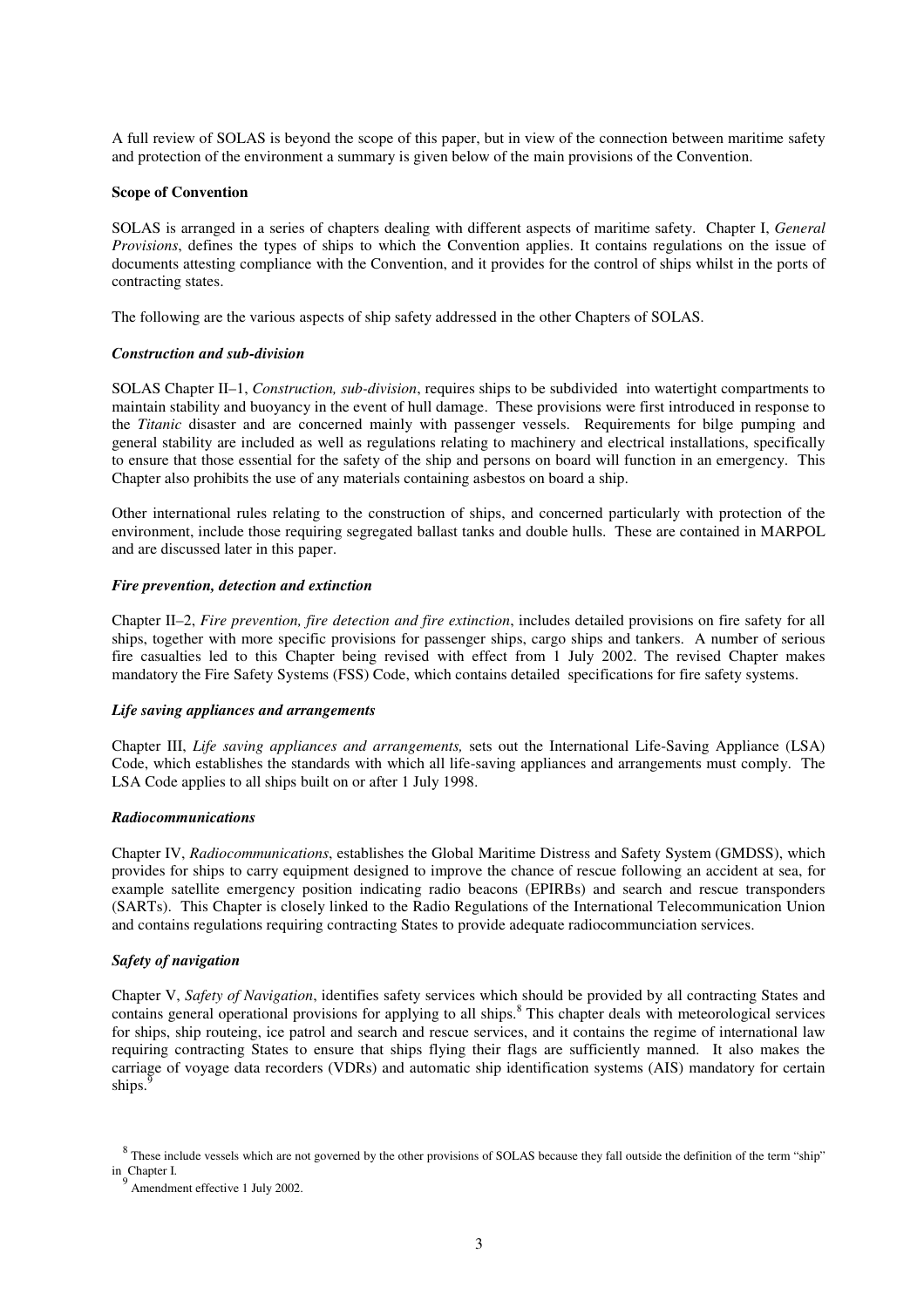#### *Carriage of cargoes*

Chapter VI, *Carriage of cargoes*, includes regulations as to the stowage and securing of certain types of cargo and/or cargo units, for example containers, that present a potential hazard to ships or persons on board.

#### *Carriage of dangerous goods*

Chapter VII, *Carriage of dangerous goods*, includes provisions on the carriage of dangerous liquid chemicals or liquefied gases in bulk, and on the construction of ships to carry these cargoes; it also contains special requirements for the carriage of packaged irradiated nuclear fuel, plutonium and high-level radioactive wastes.

The Chapter requires the carriage of dangerous goods to comply with the relevant provisions of the International Maritime Dangerous Goods Code (IMDG Code).<sup>10</sup> It also makes reference to other IMO Codes relating to specialised cargoes: the International Bulk Chemical Code (IBC Code), the International Gas Carrier Code (IGC Code) and the International Code for the Safe Carriage of Packaged Irradiated Nuclear Fuel, Plutonium and High-Level Radioactive Wastes on Board Ships (INF Code).

## *Nuclear ships*

Chapter VIII, *Nuclear ships,* sets out basic requirements for nuclear-powered ships, largely concerned with potential radiation hazards, and refers to the Code of Safety for Nuclear Merchant Ships.<sup>11</sup>

#### *Ship management*

Chapter IX, *Management for the Safe Operation of Ships*, requires compliance with the International Safety Management (ISM) Code.<sup>12</sup> This requires shipowners, and any person who has assumed responsibility for a ship, to establish a safety management system.

## *High-speed craft*

Chapter X, *Safety measures for high-speed craft*, makes the HSC Code (International Code of Safety for High-Speed Craft) mandatory for all high speed craft built on or after 1 January 1996. An amended version of the Code applies to all ships built on or after 1 July 2002.

# *Enhanced surveys*

Chapter XI–1, *Special measures to enhance maritime safety*, contains provisions dealing with surveys of ships, ship identification, Port State Control and authorisation of organisations conducting surveys and inspections.

#### *Maritime security*

Chapter XI–2, *Special measures to enhance maritime security*, was adopted in response to the terrorist attacks in the United States on September 11, 2001.<sup>13</sup> This Chapter introduced the International Ship and Port Facilities Security Code (ISPS Code).<sup>14</sup> The Code requires governments to set security levels for ships flying their flags and to keep them informed of these levels. It also requires ships to comply with the security levels of a contracting State where the ship is in port or about to enter a port in the territory of that contracting State, where this security level is higher than that of the Flag state. Part A of the Code is mandatory; Part B is advisory and contains guidance on how best to comply with the mandatory provisions.

The regulations in this Chapter establish that in security situations the Master can exercise an overriding professional judgement;<sup>15</sup> they also require all ships to be fitted with a ship security alert system, designed to

<sup>10</sup> This requirement came into effect on 1 January 2004.

 $11$  Adopted by the IMO Assembly in 1981.

<sup>&</sup>lt;sup>12</sup> Compliance has been mandatory since 1 July 1998.

<sup>&</sup>lt;sup>13</sup> Chap. XI was adopted in December 2002 and came into force on 1 July 2004.

<sup>14</sup> Reg. XI–2/3.

 $15 \text{Reg. } XI-2/4.$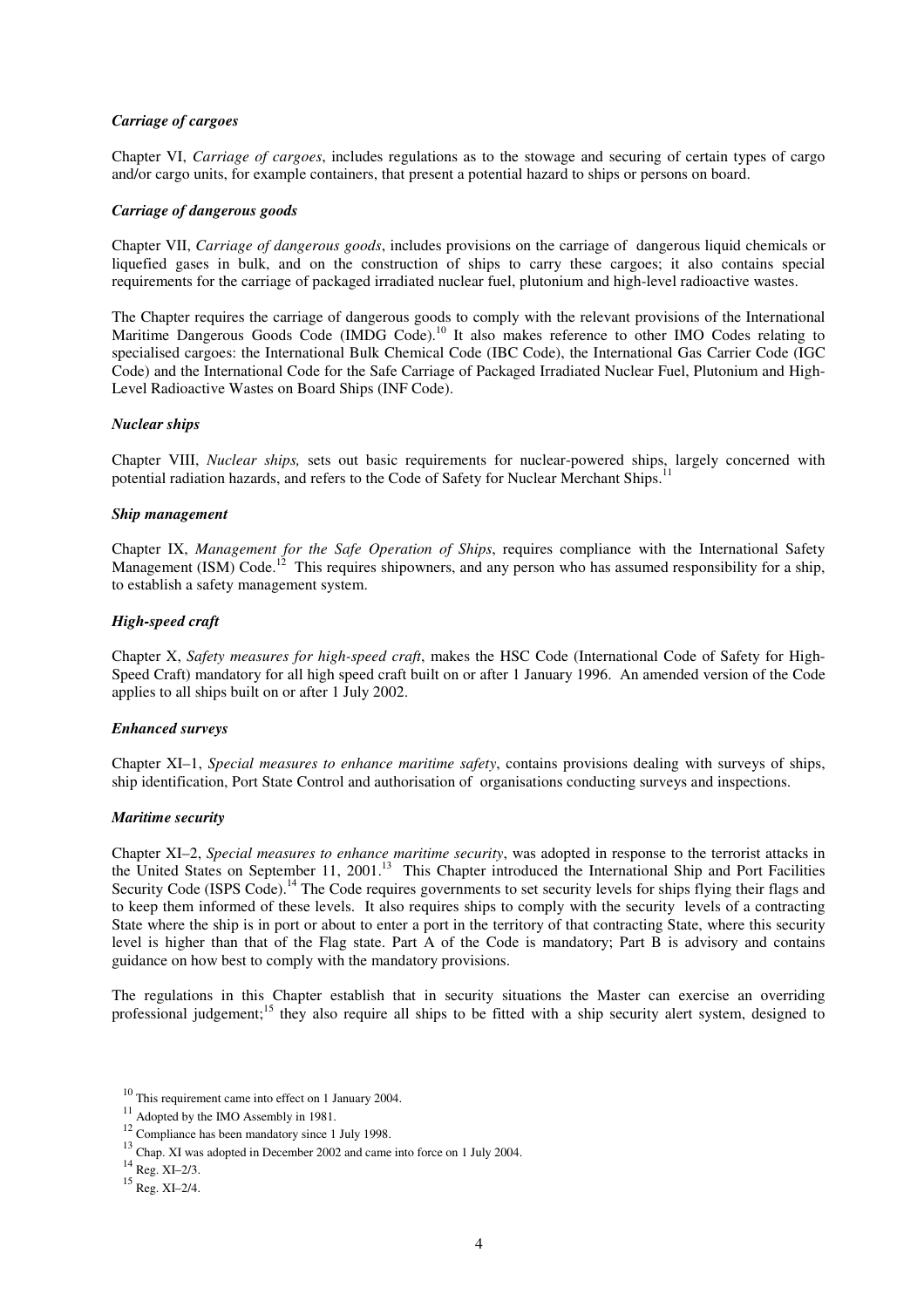advise the competent authority on shore of an emergency security situation without alerting those onboard the ship itself.<sup>16</sup>

Other regulations cover requirements for port facilities and their security plans, provision of information to IMO, the control of ships in port, and the specific responsibility of Companies.

## *Additional structural requirements for bulk carriers*

Chapter XII, *Additional safety measures for bulk carriers*, includes various structural requirements for Bulk Carriers built after 1 July 1999, depending on the density of the cargo.

# INTERNATIONAL CONVENTION FOR THE PREVENTION OF POLLUTION FROM SHIPS (MARPOL 73/78)

## **Introduction**

During the first half of the twentieth century most seagoing steam and motor vessels deliberately discharged oil into the oceans as a part of routine ship operations. Tankers and other vessels carried seawater in cargo and bunker tanks to maintain stability on ballast voyages, and routinely discharged dirty ballast and oily residues from engine room bilges prior to entering port. A substantial amount of vessel-source pollution today still results from such intentional "operational" discharges.

The first substantial step taken by the maritime community to achieve an international solution to the problem of oil pollution was the 1954 International Convention for the Prevention of Pollution of the Sea by Oil (OILPOL 54). OILPOL 54 was aimed primarily at reducing pollution resulting from operational discharges, in particular from routine deballasting and tank cleaning operations. The Convention was amended on a number of occasions in the 1960s, but by the early 1970s a new Convention was needed to bring regulations into line with modern tanker technology and operations.

#### *MARPOL 73*

This led to the International Conference on Marine Pollution in London in October 1973. The Conference produced the International Convention for the Prevention of Pollution from Ships (MARPOL 73), which was intended to establish a comprehensive regime resulting in the complete elimination of intentional pollution of the marine environment by oil and other harmful substances, as well as minimization of accidental discharges of such substances.

MARPOL 73 adopted many technical requirements, set forth in five annexes to the Convention. Annex I regulates operational discharges of oil and Annex II regulates pollution by noxious liquid substances in bulk. Both annexes were compulsory for states adopting MARPOL 73. Annexes III, IV and V are so-called "optional annexes" which any state may voluntarily accept or decline. Annex III contains regulations for the prevention of pollution by harmful substances carried in packaged forms Annex IV contains regulations for the prevention of pollution by sewage from ships and Annex V sets forth regulations for the prevention of pollution by garbage from ships. MARPOL 73 also contained protocols for reports on incidents involving harmful substances and arbitration procedures.

#### *MARPOL 78*

The mandatory technical requirements of MARPOL 73, particularly with regard to shore reception facilities for both oil and chemical tankers, and the high cost of implementing these requirements prevented MARPOL 73 from entering into force. IMCO therefore convened a second International Conference on Tanker Safety and Pollution Prevention in 1978 to correct a number of the deficiencies in MARPOL 73. The resulting treaty is generally referred to as MARPOL 73/78.<sup>1</sup>

<sup>16</sup> Reg. XI–2/5.

<sup>&</sup>lt;sup>17</sup> Protocol of 1978 relating to the International Convention for the Prevention of Pollution from Ships, 1973, reprinted in 17 I.L.M. 546 (1978).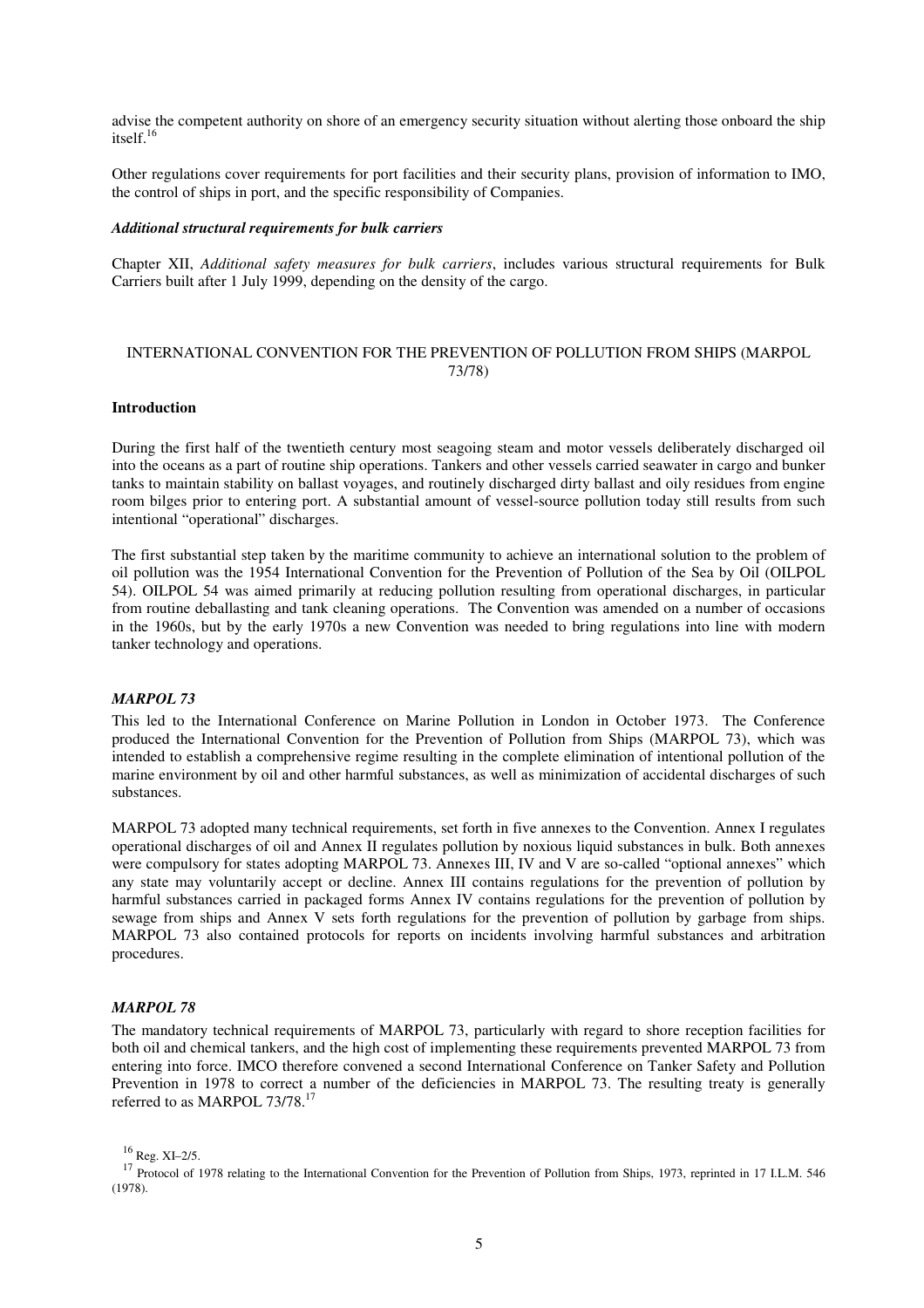The 1978 Protocol provided that the Protocol and MARPOL 73 could be interpreted as one single instrument, permitting a state to ratify the Protocol and thereby become a party to the 1973 Convention, as amended by the Protocol. A second change in Article II permitted contracting states to delay implementation of Annex II for three years from the date of entry into force of the Protocol, thus allowing time for the development of adequate reception facilities and other measures necessary for compliance with Annex II requirements.

The 1978 Protocol also made a number of substantive changes to Annex I to clarify and strengthen survey and inspection requirements, and to require more frequent certification inspections for issuance of the International Oil Pollution Prevention Certificate.

Annexes II-V of MARPOL 73 were adopted without change by the 1978 Protocol, and remain in effect. Despite ratification problems stemming from the high costs of implementing the structural and operational requirements, the treaty came into force in October 1983.

Over the years MARPOL has been modified on a number of occasions, normally to introduce new or improved standards of regulation in the light of experience or of advances in technology. One of these amendments, adopted in 1997, involved the addition of a new Annex, Annex VI, to deal with air pollution from ships.

The following is a brief summary of the main features of the regulations in these six Annexes to MARPOL.

## **Prevention of pollution by oil (MARPOL Annex I)**

Annex I contains the MARPOL regulations for prevention of pollution by oil. It is beyond the scope of this paper to go into these in full detail, but they include among other things –

- The controls which regulate operational discharges, such as minimum distance from land, degree of dilution and rate of discharge; also special rules for "special areas," where ships are required to retain all dirty ballast and tank washing residues, and to discharge only to reception facilities.
- Requirements for ships to have in operation an oil discharge monitoring and control system, oily water separating equipment, or oil filtering system.
- The obligation on governments to undertake to ensure the availability of reception facilities for the discharge of oil residues and oily wastes.
- Requirements for ships to be fitted with segregated ballast tanks.
- The issue to ships of an International Oil Pollution Prevention Certificate, attesting compliance with these regulations.
- Rules for newly built tankers, and those carrying cargoes of heavy fuel oil, to be constructed with double hulls; and for single hull tankers to be phased out.
- Requirements for ships to carry on board a shipboard oil pollution emergency plan (SOPEP) approved by the flag state, and an oil record book.

#### **Control of pollution by noxious liquid substances in bulk (MARPOL Annex II)**

Annex II applies to all ships carrying "noxious substances" in bulk. These substances are divided into four categories (A, B, C, D) depending on the level of hazard to marine resources and human health and are listed in an appendix to Annex II. The discharge of Category A substances (representing a major hazard) is prohibited, and limitations are placed on the discharge of ballast water and tank residues containing such substances both within and outside special areas (Baltic and Black Seas). Limitations are also placed on the discharge of Category B, C and D substances, and control measures established for tank cleaning and transfer operations. The regulations further require all loading, unloading, transfer, ballasting and cleaning operations and all discharges to be recorded in a cargo record book. Annex II requires that ballast water, tank washing residues and other mixtures containing any noxious substances be discharged only at shore reception facilities unless the concentrations can be diluted to acceptable levels.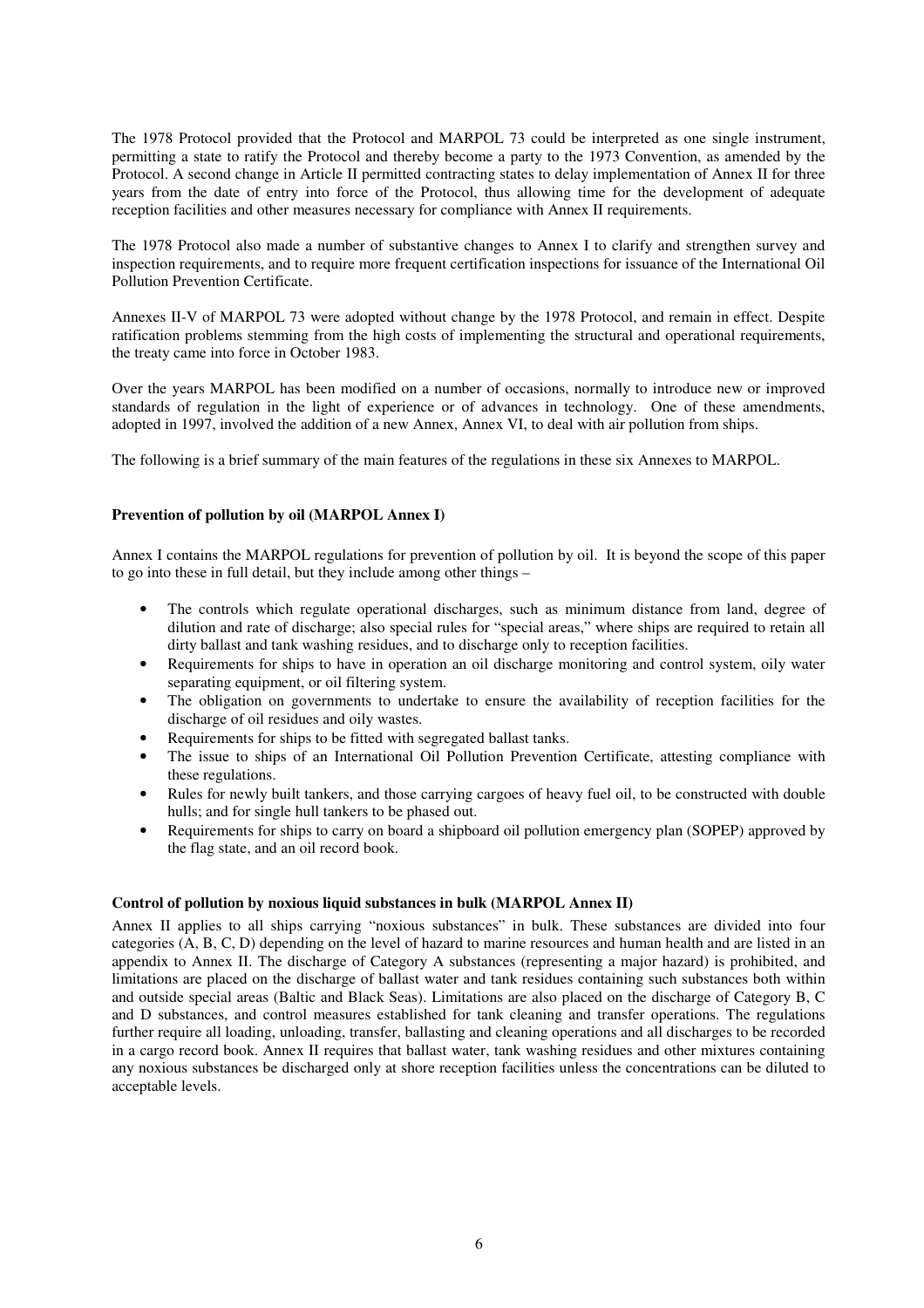#### **Prevention of pollution by harmful substances carried in packaged forms (MARPOL Annex III)**

Annex III contains regulations for the prevention of pollution by harmful substances carried in packaged forms. The government of each contracting state must issue detailed requirements on packing, marking, labelling, documentation, stowage, quantity limitations and exceptions for preventing or minimizing pollution of the marine environment by harmful substances.

Annex III establishes a general requirement that packages be adequate to minimize the hazard to the marine environment. Packages containing harmful substances must be durably marked with the correct technical name and must be labelled to indicate that the substance is a marine pollutant. Shipping documents must identify such substances as marine pollutants and must be accompanied by a shipper's declaration that the shipment offered for carriage is properly packaged and labelled. Vessels carrying harmful substances must have a special list or manifest setting forth the harmful substances on board and their location. Harmful substances must be properly stowed and secured so as to minimize the hazards to the marine environment without impairing the safety of the ship. The regulations prohibit the jettisoning of harmful substances carried in packaged form, except where necessary for the purpose of securing the safety of the ship or saving life at sea, and require appropriate measures to be taken to regulate the discharge of any leakages overboard. Ships are subject to port state inspections and each contracting state has authority to detain vessels which are not in compliance with Annex III requirements.

### **Prevention of pollution by sewage from ships (MARPOL Annex IV)**

Annex IV contains regulations for the prevention of pollution by sewage from ships. While Annex IV reflects international practice, it has not yet officially come into force. Sewage is defined to mean drainage and other wastes from any form of WC, medical premises, spaces containing living animals, and other waste waters. Annex IV establishes survey requirements to insure that vessels subject to regulation are equipped with sewage treatment plants, approved disinfectant systems and holding tanks, and a pipeline for the discharge of sewage to a reception facility. Vessels which are in compliance with the regulations after survey are issued an International Sewage Pollution Prevention Certificate by the flag administration.

Annex IV prohibits the discharge of sewage into the sea except when the ship is discharging comminuted and disinfected sewage using an approved system at a distance of more than four nautical miles from the nearest land, or sewage which is not comminuted or disinfected at a distance of more than 12 nautical miles from the nearest land the ship has in operation an approved sewage treatment plant or the ship is in waters under the jurisdiction of a state which has less stringent discharge requirements. Exceptions from the discharge limitations are made for the purpose of securing the safety of the ship or saving life or where the discharge is the result of accidental damage to the vessel. Regulation 10 requires each contracting state to undertake to insure the provision of shore reception facilities.

#### **Prevention of pollution by garbage from ships (MARPOL Annex V)**

Annex V contains regulations for the prevention of pollution by garbage from ships. Annex V applies to all vessels to which MARPOL is applicable. Subject to special requirements, the regulations prohibit the disposal at sea of all plastics, including synthetic ropes, fishing nets, and plastic garbage bags. The disposal of other garbage must be made as far as practicable from the nearest land. Prohibitions are established on the disposal of dunnage, lining and floatable packing materials within 25 nautical miles of land, and the disposal of other garbage including paper products, rags, glass, metal, bottles, crockery and other refuse within 12 nautical miles of land. Garbage other than dunnage, lining and packing materials may be disposed of at a minimum distance of three nautical miles from the nearest land if the garbage is capable of passing through a screen with openings no greater than 25 millimetres. Special rules govern the disposal of garbage from fixed or floating offshore oil or gas platforms, and within special areas which include the Mediterranean Sea, Baltic Sea, Black Sea, Red Sea, North Sea and Persian Gulf area. Annex V requires contracting states to provide shore reception facilities, and provides for notification of all concerned parties where such facilities are alleged to be inadequate. Regulation 8 now authorizes port states to inspect vessels when there are "clear grounds for believing that the master and crew are not familiar with essential shipboard procedures relating to the prevention of pollution by garbage".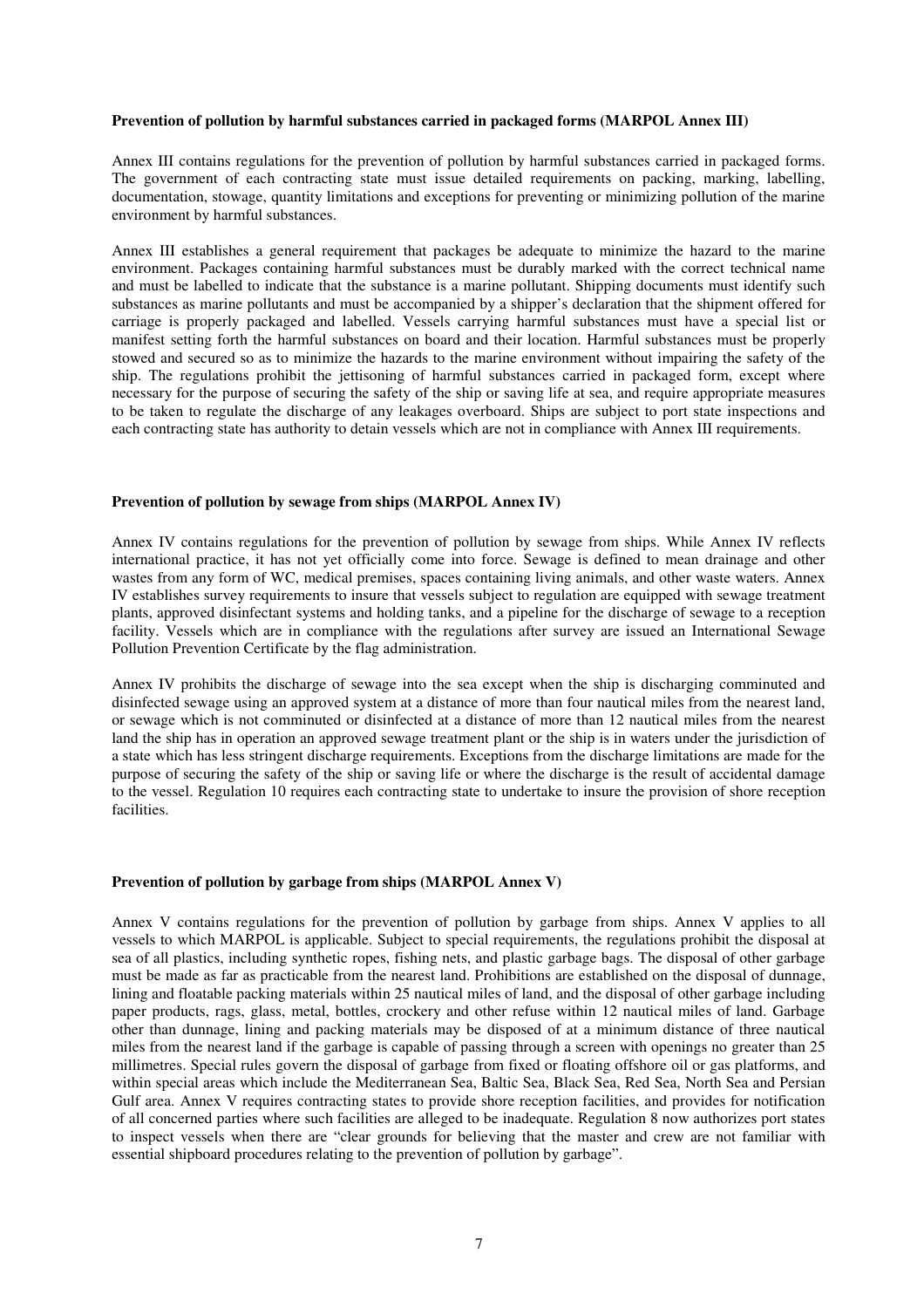## **Prevention of air pollution from ships (MARPOL Annex VI)**

On 26 September 1997, the IMO adopted the Protocol of 1997 amending MARPOL 73/78 to add Annex VI, entitled "Regulations for the Prevention of Air Pollution from Ships". The Annex entered into force on 19 May 2005.

Annex VI is the culmination of IMO efforts to establish a policy on the prevention of air pollution from vessels as well as to contribute to the reduction of air pollution on the global level. It establishes a system of surveys and inspections to ensure that vessel equipment and material comply with the requirements of the annex and are in good working order. Regulation 6 provides for the issuance of an International Air Pollution Prevention Certificate after survey to any ship of 400 gross tons or more engaged in voyages to ports or offshore terminals under the jurisdiction of signatory states. Certificates are issued for periods of up to five years provided inspections and surveys are carried out within the specified periods and no significant alterations have been made to the required equipment, systems, fittings, arrangements, or material without the express approval of the flag administration. New certificates must be issued upon transfer of the vessel to the flag of another state. Regulation 10 permits port states to detain vessels "where there are clear grounds for believing that the master or crew are not familiar with essential shipboard procedures relating to the prevention of air pollution from ships". Regulation 11 outlines procedures for the detection of violations and enforcement of the provisions of the annex.

Annex VI establishes detailed requirements for the control of emissions from ships. These requirements cover four general types of emissions:

- (1) ozone depleting substances;
- (2) nitrogen oxides (NOx);
- (3) sulphur oxides (SOx); and
- (4) volatile organic compounds (VOCs).

The requirements do not apply to emissions necessary to secure the safety of the ship or to save lives at sea, or to emissions resulting from damage to the ship or its equipment, providing reasonable precautions were taken to prevent the emissions after discovery of the damage.

*Proposed amendment of MARPOL ANNEX VI: Recent developments arising from the 57th Session of the Marine Environment Protection Committee (MEPC) between 31 March -4 April 2008* 

The recent MEPC.57 session progress was made in preparing significant amendments to MARPOL Annex VI as well as a revised version of the Nitrogen Oxide (NOx) Technical Code (given rise to the "NOx Technical Code 2008"). The proposed amendments to Annex VI include a progressive reduction in Sulphur Oxide (SOx) emissions from ships as follows:

- A reduction in the global sulphur cap from 4.50% to 3.50% from January 2012 and progressively to 0.50% effective from January 2020.
- A reduction in the sulphur limitation applicable in Sulphur Emission Control Areas to 1.00% from March 2010; this would subsequently be reduced to 0.10% from January 2015.

Progressive reductions in NOx emissions from marine engines were also agreed with the introduction of a new 'three tier' system which sets progressively tighter NOx emission standards depending on the date of engine installation. The most stringent standards apply to 'Tier III' engines (those installed on ships constructed on or after 1 January 2016 operating in Emission control Areas).

Amendments to the NOx Technical Code were also approved during MEPC.57. The NOx Technical Code 2008 will now include provisions for direct measurement and monitoring methods, a certification procedure for existing engines and test cycles to be applied to Tier II and Tier III engines.

It is anticipated that these proposed amendments to Annex VI and the NOx Technical Code will be submitted to MEPC.58 (to be held between 6-10 October 2008) for formal adoption. The revised Annex VI would then enter into force in 2010.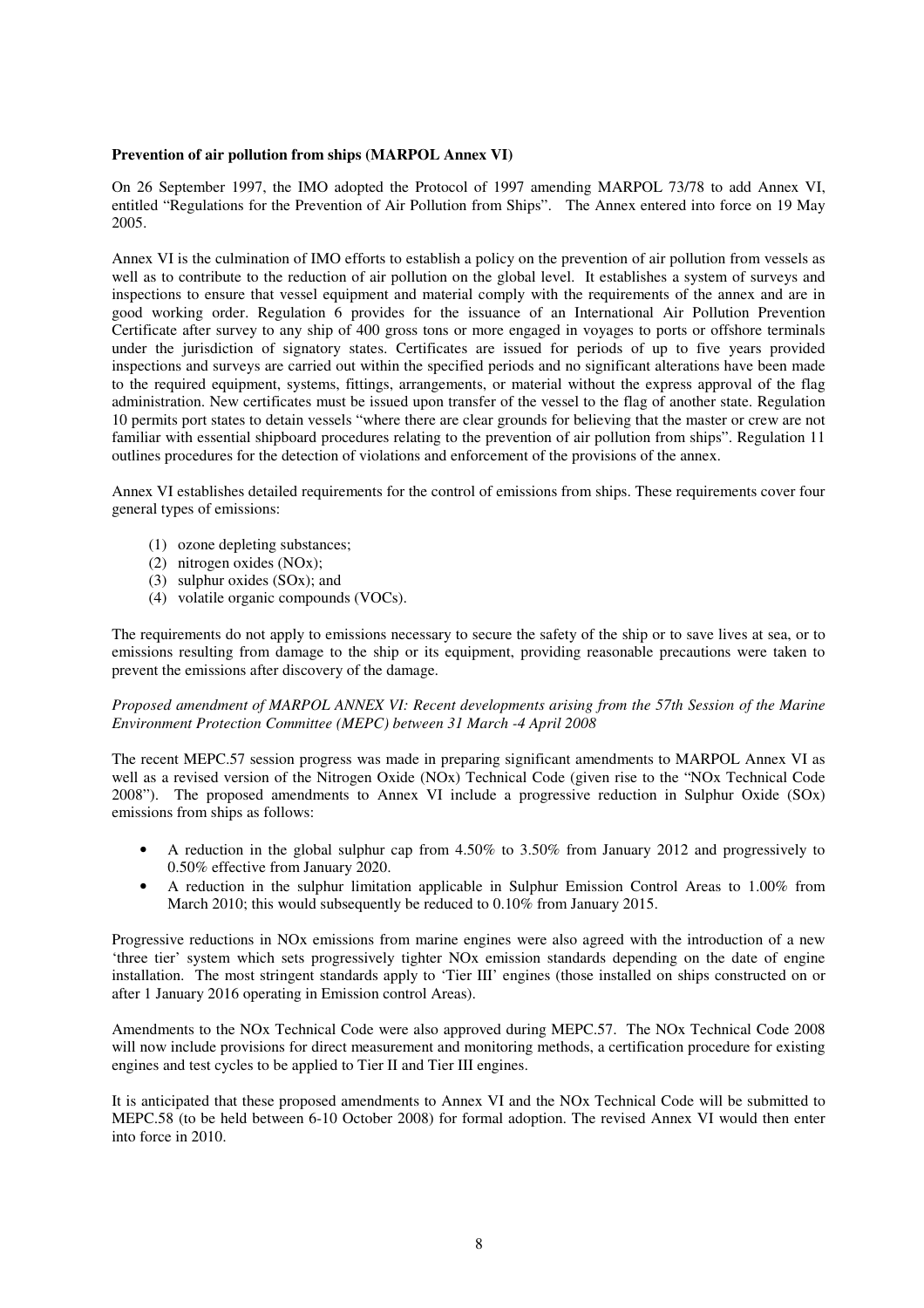## *Greenhouse Gas Emissions from ships: Recent developments*

Another topical issue, also discussed during MEPC.57, concerns proposed measures to reduce Greenhouse Gas Emissions (GHG) from ships. For ease of reference, a brief background to this issue of GHG emissions is set out below.

## *The United Nations Framework Convention on Climate Change (UNFCCC)*

The UNFCCC was adopted in 1992, entered into force in March 1994 and has been ratified by over 190 countries. The Convention sets out basic principles and provides general framework for inter-governmental action to address the challenge posed by climate change. Under the Convention, Governments are encouraged to stabilise GHG emissions. They are also to gather and share information, national policies and best practices as well as launch appropriate strategies. Governments are also expected to provide financial and technological support to developing countries in certain circumstances and cooperate in preparing for adaption to the impacts of climate change.

# *The Kyoto Protocol*

The Kyoto Protocol supplements the UNFCCC and entered into force in 2005 following ratification by Russia. Although the Protocol has been ratified by numerous countries, there are some notable exceptions (such as the United States which has signed, but not ratified, the Protocol). The Kyoto Protocol differs from the UNFCCC in that it *commits, (*as opposed to *encourages)* developed countries to reducing their GHG emissions below specified levels. Countries are obliged to comply with the requirements within a timeframe of 5 years between 2008 and 2012, the so-called "commitment period". Under the Protocol, 'Annex I' countries (i.e. 'developed' nations) have a heavier burden. The rationale for this is that these countries are more easily able to pay for the cost of cutting emissions and have, historically, contributed to the problem by emitting greater amounts of GHGs per person than developing countries. These Annex I countries are required to reduce their overall GHG emissions by an average of 5.2% below their 1990 level within the 'commitment period'. The targets in question cover emissions of the 6 main GHGs which are carbon dioxide  $(CO^2)$ , methane  $(\text{CH}^4)$ , nitrous oxide  $(N^2O)$ , hydro fluorocarbons (HFCs), per fluorocarbons (PFCs) and sulphur hexafluoride  $(SF<sup>6</sup>)$ . Each party has an assigned maximum emission for the 'commitment period'. Within the EU there is a target of -8% which will be redistributed under a "bubble" scheme under which EU countries have individual targets that, when combined, form an overall target for that group of countries. The EU has already decided how these targets will be redistributed.

There are three key mechanisms under the Protocol which have been developed to assist countries meet their respective targets:

- 1. **Emissions Trading (ET) Art 17**: This allows parties to acquire units from other parties and use them towards meeting their emission targets under the Kyoto Protocol thereby enabling parties to lower the overall cost of reducing emissions. Transfers and acquisitions of the units in question are tracked and recorded through registry systems including a 'national registry' which is established and maintained by each party. Parties can also authorise legal entities (such a business, NGOs and other entities) to participate in emissions trading under their authority.
- 2. **Joint Implementation (JI) Art 6:** This is a project–based mechanism which allows parties to invest in eligible projects other Annex I countries and count the resulting Emission Reduction Units towards meeting their own Kyoto targets.
- 3. **Clean Development Mechanism (CDM) Art 12**: This mechanism allows Annex I parties to invest in eligible projects in non Annex I countries that reduce emissions in those countries in return for Certified Emission Reductions (CERs). The CERs generated can be used by Annex I parties to help meet their emissions targets under the Kyoto Protocol

It will be appreciated therefore that these market-based mechanisms allow developed countries to earn and trade emissions credits through projects implemented either in other developed countries or in developing countries which they can use towards meeting their commitments.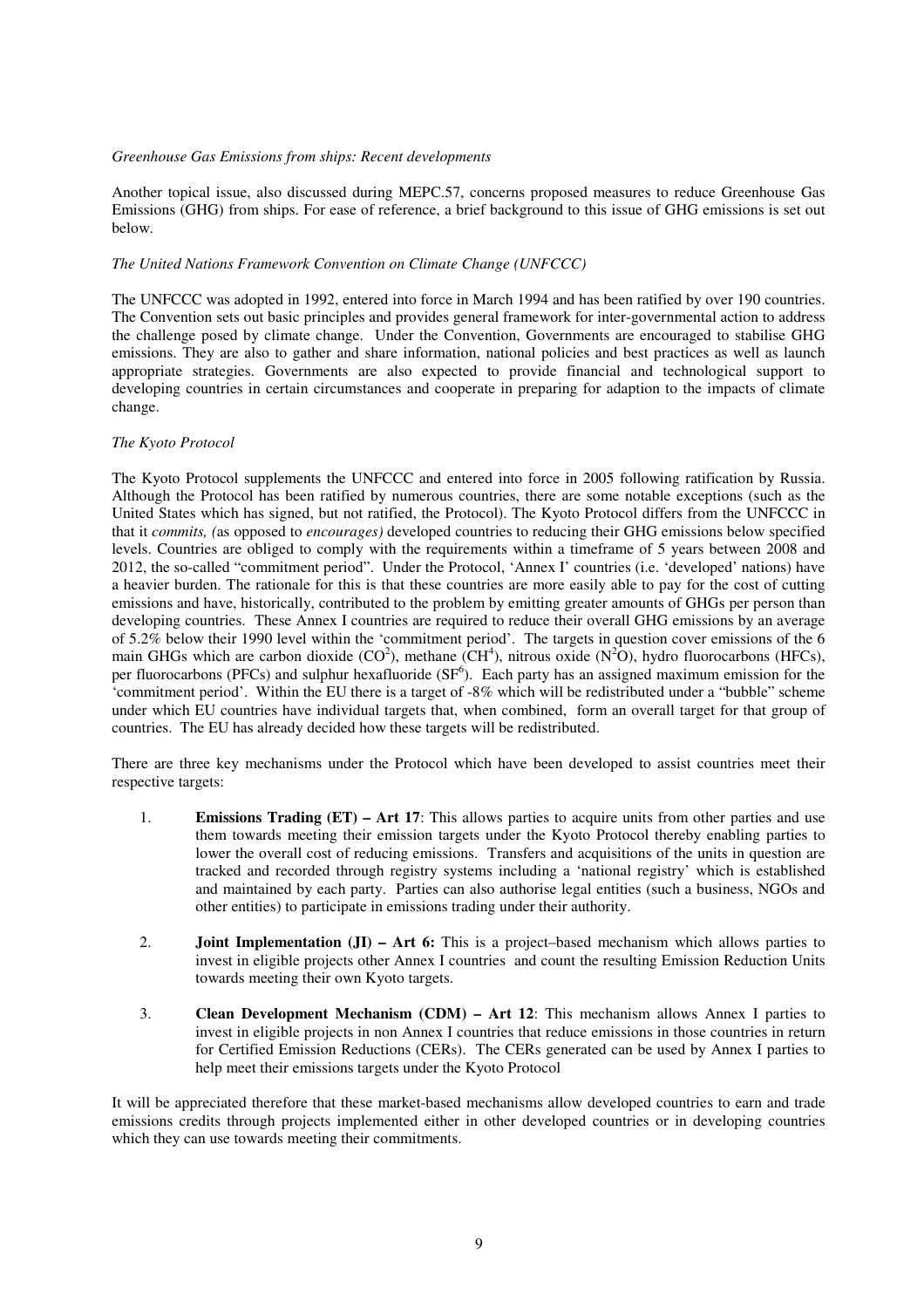#### *Bali Climate Change Conference*

As the Kyoto Protocol 'commitment period' will expire in 2012 it is important that a new framework is negotiated to address the issue of GHGs after that date. This was a key objective of the Bali Climate Change Conference which took place in December 2007 with delegates attending from over 180 nations. The Bali conference culminated in the adoption of the "Bali Roadmap" which includes a "Bali action plan" with provision for a new negotiating process to address climate change; this is due to be completed by 2009.

## *GHG emissions: Decisions arising from the 57th Session of the Marine Environment Protection Committee (MEPC) between 31 March -4 April 2008*

The IMO has also been involved in the challenge of reducing greenhouse gas emissions. In 2003 the IMO adopted a resolution entitled *IMO policies and practices related to the reduction of greenhouse gas emissions from ships*. Under the resolution, the Assembly had urged MEPC to identify and develop the necessary mechanisms needed to achieve the limitation or reduction of GHG emissions from international shipping. The climate change challenge was therefore an important topic on the MEPC Agenda at the 57th session in April 2008.

At MEPC.57, the IMO Secretary-General's proposal to expedite the IMO's work on GHG emissions was endorsed by the MEPC, in particular in relation to developing the  $CO<sup>2</sup>$  (Carbon Dioxide) Emission Indexing Scheme and the  $CO<sup>2</sup>$  Emission baseline(s). In this regard it should be noted that the IMO has been actively engaged in developing a GHG indexing system for ships which would enable ship owners to evaluate the performance of their fleet with regards to  $CO<sup>2</sup>$  emissions. As the amount of  $CO<sup>2</sup>$  omitted from a ship is directly related to the consumption of bunker fuel oil,  $CO^2$  indexing also provides useful information on a ship's fuel efficiency.

The MEPC discussed and agreed upon the practical next steps proposed by the GHG Working Group in relation to the development of long and short term measures to address  $CO<sup>2</sup>$  emissions from ships. Short term measures included a proposal to establish a global levy scheme on marine bunker fuel and the improvement of specific fuel consumption. Longer term goals included the use of alternative fuels and technical measures for ship design.

There is a intersessional meeting of the Working Group on GHG Emissions from Ships scheduled to take place in Norway in June 2008. The meeting will address market-based, operational and technical measures identified by the MEPC Working Group on GHG related issues and will submit a written report to MEPC.58. It is intended that the work on GHG emissions should be completed by 2009, in order that the IMO can submit a position paper to the Climate Conference in Copenhagen (which will take place in November/December 2009). The Copenhagen Conference is significant in that it will be the final meeting of the UNFCCC parties at a governmental level before a renewal of the future framework is agreed.

#### DUMPING AT SEA

The law of dumping at sea is discussed here in the context of maritime casualties. These are not the primary focus of the law on this subject, which in general is less concerned with the regulation of shipping than with the control of marine pollution from land-based sources of waste. The usual issue is whether the waste generated by activities on land should be disposed of on land, or whether a permit should be granted for it to be shipped to a designated dumping site at sea. The principles governing the grant or refusal of such a permit affect mainly those concerned with the disposal of the waste, and are of relatively less importance to shipowners engaged to carry and dump it if a permit is given.

Nonetheless these laws may come into play if a ship or its cargo loses its commercial value as a result of events during a voyage, and if dumping is considered as the most practical method of their disposal. Questions may then need to be considered as to whether dumping is controlled by any applicable legal regime; whether it would be prohibited or a permit would be available; and as to any conditions that might be imposed.

The main sources of international law on this subject are the London Dumping Convention 1972 (LDC), and the LDC Protocol of 1996. The Convention came into effect in 1975 and has widespread force around the world. The Protocol came into effect in March 2006 in 26 states. In those states it significantly amends the regime set out in the Convention.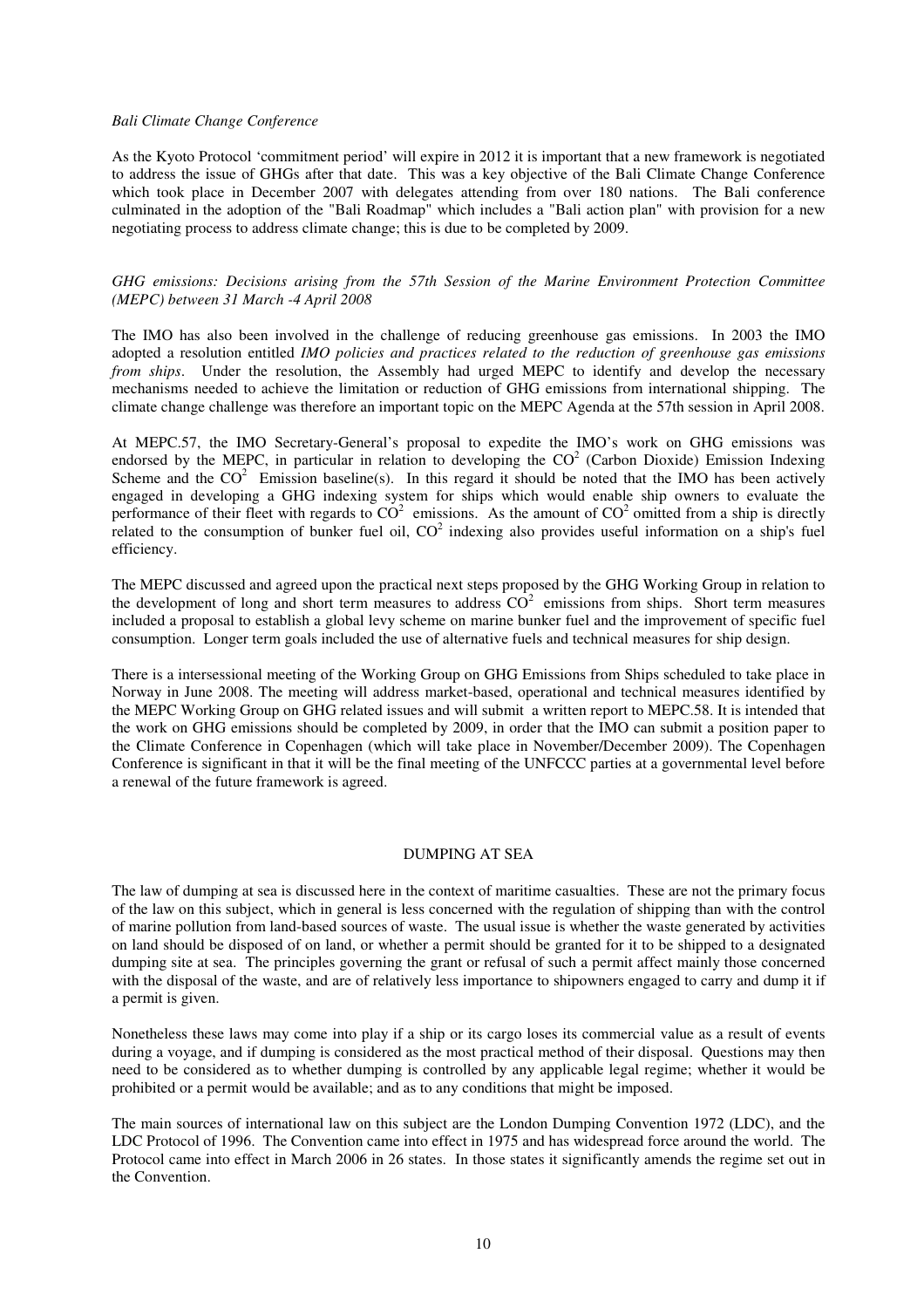Contracting States to LDC agree to take all practicable steps to prevent the pollution of the sea by the deliberate dumping of waste and other matter that is liable to create hazards to human health, to harm living resources and marine life, to damage amenities or to interfere with other legitimate uses of the sea. To this end they agree to take measures to prevent pollution by giving effect to the controls set out in the Convention.

The Convention operates by prohibiting the dumping of certain types of waste – those on a "black list" of materials – whilst permitting the dumping of other materials on certain conditions, including the grant of an official permit. LDC is predominantly concerned with the disposal at sea of land-based waste, and practical difficulties have sometimes been experienced in applying the regime to the disposal of distressed ships or cargoes after a casualty at sea.

In the context of a maritime casualty the first issue is whether the case falls within the scope of application of the Convention. This depends on whether any dumping of waste is involved within the meaning of the Convention (i.e. whether the sinking of a ship or its cargo constitutes a disposal of waste to which the regime applies), and, if so, on whether it falls within the jurisdiction of one or more Contracting States. An important element in the definition of dumping is that the disposal has to be "deliberate" – an accidental sinking falls outside the scope of the Convention.

If the Convention applies, dumping may in some cases be wholly prohibited and others be permissible with a prior permit from the competent authority. Factors are prescribed to be taken into account in determining whether to issue a permit, the refusal of which will normally mean either that the vessel must be taken to some other location or that she must be disposed of ashore. The controls will not apply in stipulated cases of *force majeure* and may be relaxed in others involving an emergency. Questions may arise as to the appropriate authority to which application should be made for a permit, and also as to the sanctions or other consequences to be anticipated if dumping occurs in breach of the Convention.

The LDC Protocol adopts tougher restrictions which prohibit the dumping of any wastes or other matter with the exception of those listed in Annex 1. These include dredged material; sewage sludge; fish waste; inert, inorganic geological material; organic material of natural origin; and vessels, platforms or other man-made structures at sea.

Even where dumping is not prohibited, the Protocol requires the so-called "precautionary approach". This requires that "appropriate preventative measures are taken when there is reason to believe that wastes or other matter introduced into the marine environment are likely to cause harm even when there is no conclusive evidence to prove a causal relation between inputs and their effects."

### EXPORT OF WASTE AND SCRAPPING OF SHIPS

A separate category of regulation from dumping at sea is concerned with laws to control export of waste for landbased disposal in countries other than those where it was originally produced.

The principal mischief addressed by these laws lies less in hazards associated with the transport of the waste – though these may also be relevant – than in the concern that in some countries, particularly developing nations, the methods of disposal may be unsafe or environmentally unsound. International regulation owes much to a policy of preventing the perceived exploitation of such nations by commercial interests in industrialised countries where the waste was generated.

The principal international regime in this field is established by the Basel Convention 1989, made under the auspices of the OECD, and, in some of its contracting states, by an amendment known as the Basel Ban. Other relevant regulations are contained in various bi-lateral, multi-lateral and regional agreements. These include the multi-lateral arrangement of the OECD Council Decision of 2002 and the regional African agreement, the Bamako Convention 1998. The number of parties to the Basel Convention has risen to 168 and includes all European Community and OECD member states. The only major industrial nation not bound by the Basel Convention is the United States.<sup>18</sup>

<sup>&</sup>lt;sup>18</sup> In 1995 the US announced it would ratify the Basel Convention but reserved the right to ship "recyclable" materials. In practice, as most waste can potentially be recycled, this reservation does not show a clear commitment to the spirit of the Basel Convention.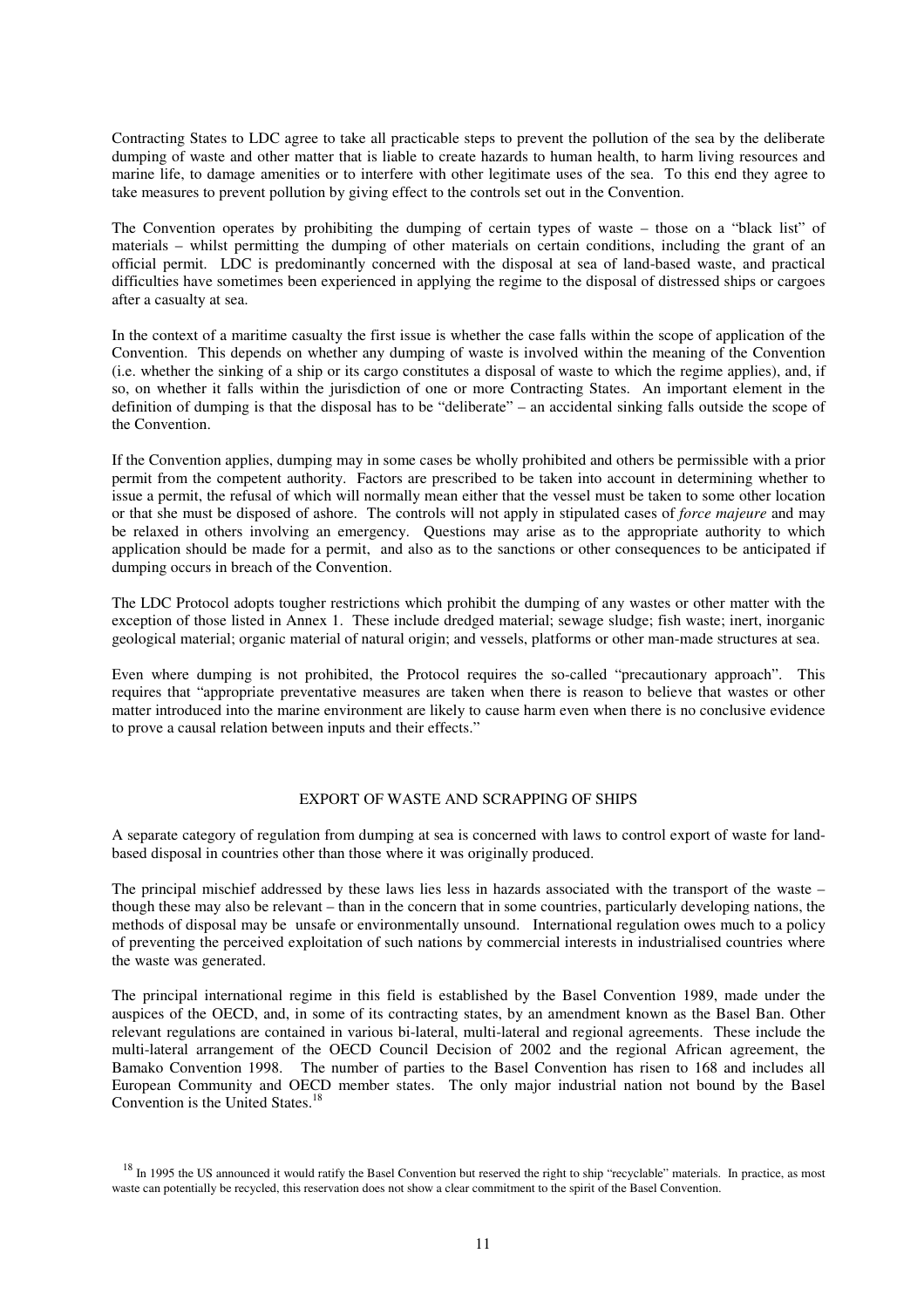The aims of the Basel Convention are to prevent and minimise hazardous waste generation and encourage disposal in the State where it is generated, ensuring that any transboundary movements are not harmful to the environment or a threat to human health. The parties finally agreed on a text where the emphasis was placed on the 'control' of shipments by providing a global system in the prevention of undesirable traffic in hazardous and other wastes, as opposed to outright prohibition. Control is achieved through a Prior Informed Consent procedure (PIC). However, this has proved to be unsatisfactory for many countries, there has been a move towards prohibition of transboundary movements of waste from developed to developing world countries.

The relevant controls have affected shipping in three principal ways.

First, the operators of ships carrying cargoes regarded as 'waste' may incur serious delays and expense in the event of any dispute as to the export of the waste from the country of origin, or its entry into the intended country of import. Indeed, disputes of this nature have occurred even after the necessary permits had been obtained.

Second, the disposal ashore of wastes generated in the operation of a ship may in some circumstances fall within these controls. A problem of this kind arose last year when waste from the slops tanks of the tanker *Probo Koala* was discharged in Abidjan, Ivory Coast, for disposal in local reception facilities. The waste included chemicals which required proper disposal, but the local contractors dumped it improperly with serious health consequences for people living nearby. The regulations exempt waste generated in the "normal" operation of a ship and there was some uncertainty as to whether this was the case in this instance.

Third, as in the case of dumping at sea, the notion of 'waste' may include derelict ships as well as cargoes or other materials on board. When ships are to be scrapped – whether due to their age, obsolete design, a casualty, or for any other reason – there is an argument that they then become waste, and that their delivery for demolition in some of the traditional shipbreaking countries should be restricted or prohibited by the laws discussed in this paper. This is particularly the case if residues of toxic material remaining on board, or other characteristics of the ship, result in it being regarded as 'hazardous' waste.

Growing awareness of the issues relating to scrapping of ships has led to this becoming a growth area in recent times. There are different views as to whether the Basel Convention actually applies to scrapping of ships, but at all events it is clear that if it does so then there are a number of complications which the Convention does not address. It could also have seriously adverse effects on a long established industry in traditional shipbreaking nations. For these reasons a draft Convention on recycling of ships is under consideration at the IMO, with the aim of making it clear that ship scrapping falls outside the ambit of the Basel Convention and is governed instead by its own specialised regime. It is expected that the draft Convention will be adopted in the autumn of 2009.

# INTERNATIONAL CONVENTION ON THE CONTROL OF ANTI-FOULING SYSTEMS ON SHIPS

# **Background – Anti-Fouling systems**

"Anti-fouling systems", defined in the Convention as "a coating, paint, surface treatment, surface or device that is used on a ship to control or prevent attachment of unwanted organisms", are commonly used to coat the bottoms of ships. Their purpose is to prevent sealife such as algae, barnacles and molluscs attaching themselves to the hull, which might slow the ships and increase fuel consumption. They achieve this by producing compounds designed to gradually enter (or "leach" into) the surrounding sea water. During the 1970s and 1980s however studies showed that these compounds persist in the water, killing sea life beyond that attached to the ship, harming the environment and possibly entering the food chain.

One of the most effective and commonly used anti-fouling paints, developed in the 1960s, contains the organotin tributylin (TBT) which has been proven to cause deformations in oysters and sex changes in whelks.

In view of the harmful environmental effects of organotin compounds the IMO's Marine Environment Protection Committee (MEPC) adopted a resolution in 1990 recommending Governments take steps to restrict the use of anti-fouling paint containing TBT. Subsequently, the IMO adopted an Assembly resolution that called on the MEPC to develop an instrument, legally binding throughout the world, to address the harmful effects of anti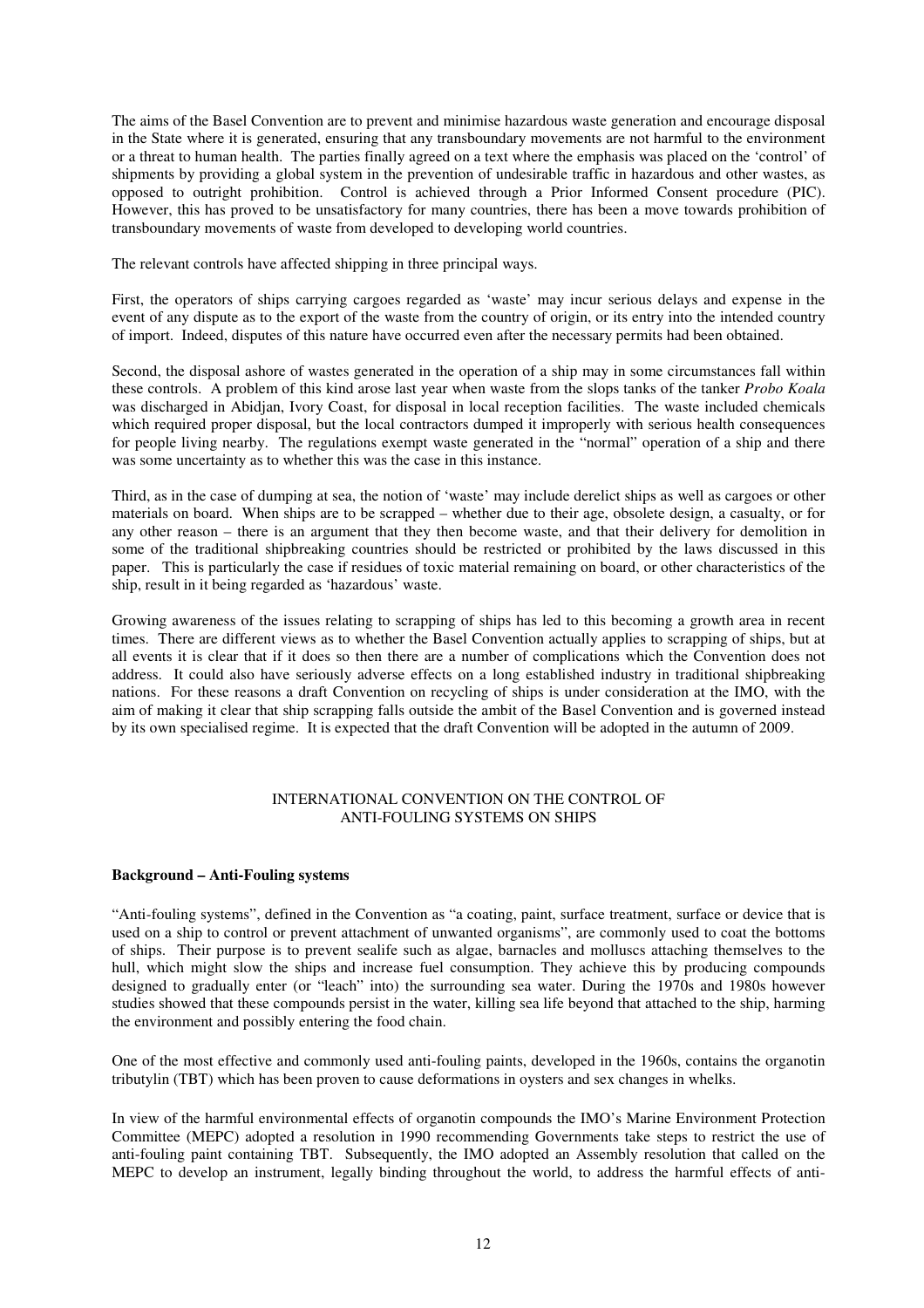fouling systems used on ships.<sup>19</sup> The resolution called for a global prohibition on the application of organotin compounds acting as biocides in anti-fouling systems on ships by  $1<sup>st</sup>$  January 2003, and a complete prohibition by 1<sup>st</sup> January 2008. This instrument was adopted as the International Convention on the Control of Harmful Antifouling Systems on Ships.<sup>20</sup>

#### INTERNATIONAL CONVENTION FOR THE CONTROL AND MANAGEMENT OF SHIPS' BALLAST WATER AND SEDIMENTS

#### **Background**

For many years it has been known that ships which take on ballast water in one part of the world and then discharge it in another may in the process also transfer species of marine life that can prove ecologically harmful when released into a non-native environment. This problem has increased in modern recent times, in line with growth in the volume of trade and the shipping traffic. It is now estimated that between 3 and 10 billion tonnes of ballast water are transferred globally each year, and it is recognised that the introduction and spread of these 'invasive species' have had significant effects in many areas of the world.<sup>21</sup>

The IMO first considered taking action to address this problem in 1988. In the 1990s it developed a number of guidelines on the subject,<sup>22</sup> and in 2004 it adopted the International Convention for the Control and Management of Ships' Ballast Water and Sediments. The Convention will enter into force 12 months after ratification by 30 States, representing 35 per cent of world merchant shipping tonnage<sup>23</sup>. The Convention itself is made up of Articles setting out the terms of the convention and the obligations of the parties, and an Annex that sets out the technical standards and requirements, as detailed in the Regulations, for the control and management of ships' ballast water and sediments.

# EUROPEAN LAW: EU DIRECTIVE ON CRIMINAL SANCTIONS FOR SHIP-SOURCE POLLUTION

An important issue which has arisen in modern times concerns the relationship between global regulation under the auspices of the IMO and regional laws such as those developed in Europe. This issue has been brought to a head by measures taken in the EU in response to the *Erika* and *Prestige* oil spills in 1999 and 2002, and in particular by the EU Directive of September 2005 on Criminal Sanctions for Ship-source Pollution.

#### **Background**

MARPOL differentiates between pollution resulting from deliberate "operational" discharges from ships and spills resulting from genuine accidents. Operational discharges involve deliberate releases of oil in circumstances which may or may not be permissible under international law. MARPOL recognises that ships accumulate oily wastes

<sup>&</sup>lt;sup>19</sup> Resolution of 25th November 1990.

 $20$  This instrument was adopted on 5 October 2001. The International community had also called for action on the pollution caused by organotins compounds used in anti-fouling systems in the 1992 Rio Conference on Environment and Development. Chapter 17 of Agenda 21 called on States to take measures to reduce this form of pollution.

<sup>&</sup>lt;sup>21</sup> Specific examples include the introduction of the European zebra mussel (Dreissena polymorpha) in the Great Lakes between Canada and the United States, resulting in expenses of billions of dollars for pollution control and cleaning of fouled underwater structures and waterpipes; and the introduction of the American comb jelly (Mnemiopsis leidyi) to the Black and Azov Seas, causing the near extinction of anchovy and sprat fisheries.

<sup>22</sup> In 1991 the MEPC adopted MEPC resolution 50(31) - Guidelines for Preventing the Introduction of Unwanted Organisms and Pathogens from Ships' Ballast Water and Sediment Discharges; while the United Nations Conference on Environment and Development (UNCED), held in Rio de Janeiro in 1992, recognized the issue as a major international concern.

In November 1993, the IMO Assembly adopted resolution A.774(18) - Guidelines for Preventing the Introduction of Unwanted Organisms and Pathogens from Ships' Ballast Water and Sediment Discharges, based on the Guidelines adopted in 1991. The resolution requested the MEPC and the MSC to keep the Guidelines under review with a view to developing internationally applicable, legally-binding provisions.

The 20th Assembly of IMO in November 1997 adopted resolution A.868(20) - Guidelines for the control and management of ships' ballast water to minimize the transfer of harmful aquatic organisms and pathogens.

Article 18.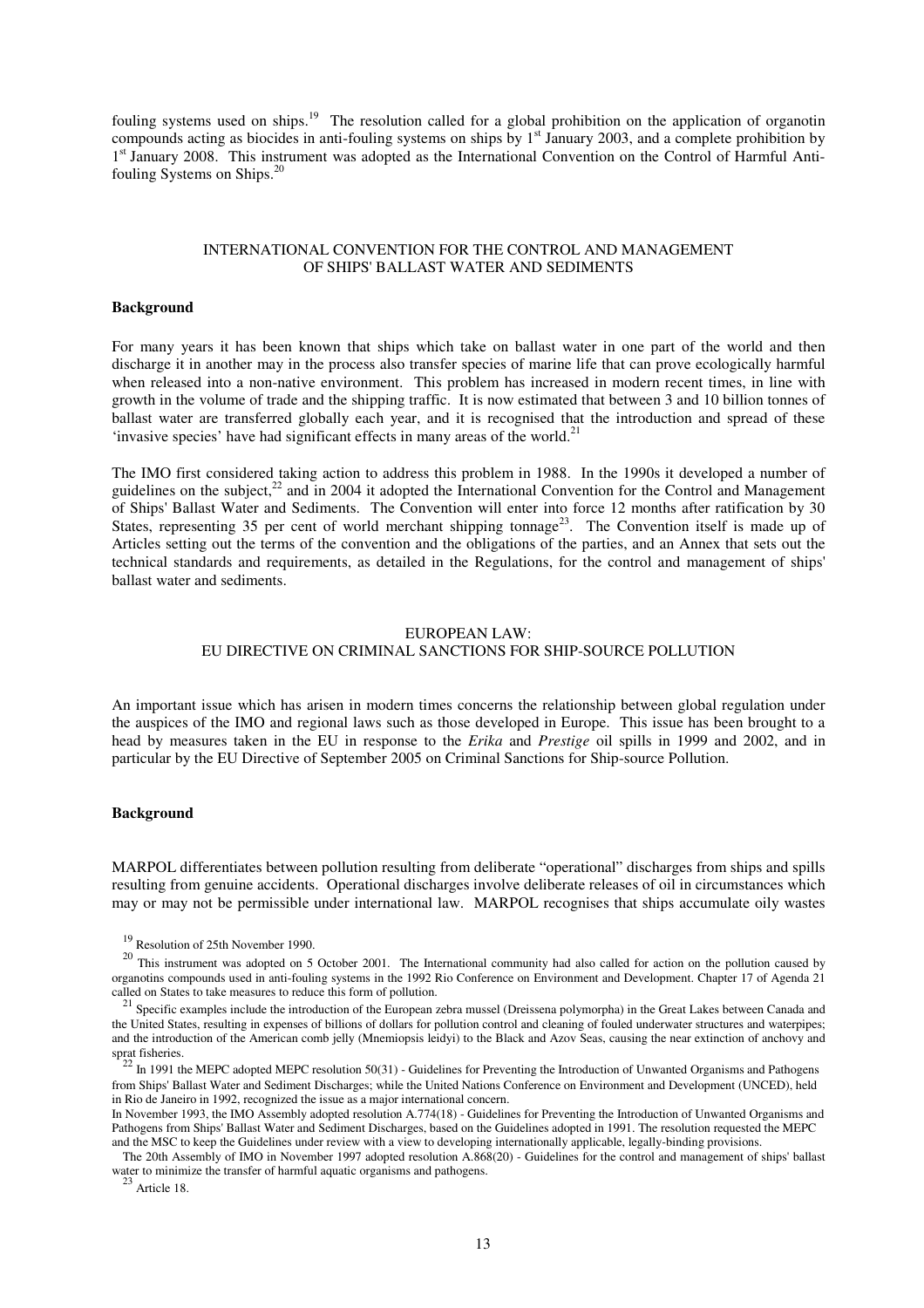which need to be removed from the vessel, and it encourages States to install reception facilities enabling this to be done ashore. It also recognises that there are many ports where reception facilities are not available. It therefore allows oily wastes to be discharged into the sea provided certain stringent conditions are met, relating to such matters as the distance from land, the oil content of the effluent, the rate of discharge, and protection of special areas. Operational discharges which contravene these restrictions are violations of international law, and contracting states are required to impose penalties on offenders which are adequate in severity to discourage them.

Accidental discharges, on the other hand, raise different issues and are treated differently in MARPOL. A discharge does not constitute a breach of international law when it results from damage to a ship or its equipment. In such a case a violation of MARPOL is committed only if there has been a failure to act reasonably to minimize damage after discovering the discharge, or if the owner or the master acted either with intent to cause damage, or recklessly and with knowledge that damage would probably result. This principle is set out in MARPOL Annex I Regulation 11(b) in relation to oil pollution (and in Annex II Regulation 6(b) in relation to pollution by noxious liquid substances).

There should accordingly be no criminal implications involved where pollution results from a shipping casualty caused, for example, by negligence in the management or navigation of the ship, or of another ship with which it collides, or from negligence of pilots, port authorities, or other parties.

MARPOL entered into force in 1983 and applies in all EU member states as well as in many other states around the world. After the *Prestige* incident there was great political pressure in Europe to introduce new measures. In some instances the action take was to instigate MARPOL amendments, such as those relating to double hulls. In the case of criminal liability, however, the European legislators decided to ignore the MARPOL amendment procedure, and felt it important to be seen to introduce their own measures.

A draft of the Ship-source Pollution Directive was first published in March 2003, less than four months after the *Prestige* sank. A subsequent Report of the European Parliament expressed a number of legal objections to the draft: whilst professing to give effect to MARPOL, it in fact conflicted with the Convention by imposing criminal liability for accidental discharges in circumstances where there would be no offence in international law. In particular it would alter the effect of Reg. 11(b) by making it unavailable where the discharge resulted from the defendant's "serious negligence".

The notion of "serious negligence" is not a legally established concept, but is uncertain and prone to mislead. In the Directive it is unaccompanied by any criteria or guidance as to what it is intended to mean. Experience shows that in a significant oil spill there is a risk of subjective elements impinging on the decision to prosecute, as the seriousness of alleged negligence may all too readily be judged by the consequences of the incident rather than the culpability of the defendant's actions.

The Parliamentary Report noted that the meaning of this phrase was uncertain, and that there were various respects in which the proposed Directive was unclear.

These criticisms reflected widespread concerns about the draft Directive which were voiced by several industry bodies, by speakers at international conferences and seminars, and by Governments. However these objections were substantially overruled in the subsequent political process. Despite opposition from Greece, Malta and Cyprus the EU Directive 2005/35/EC of 7 September 2005 on Ship-source Pollution and on the Introduction of Penalties for Infringements was published on 30 September 2005 and came into effect the following day.

In its final form the Directive remains controversial for much the same reasons as those expressed ever since the first draft. The essence of the controversy was highlighted at the Eighth Annual Cadwallader Memorial Lecture in London on 4 October 2005 when the eminent jurist Dr. Thomas Mensah, a recently retired judge and former presiding judge of the Law of the Sea Tribunal in Hamburg, gave a public lecture expressly the view that the Directive does not conform with international law.

# *Intertanko and Others vs. Department for Transport*

Proceedings to test the validity of the Directive have been brought jointly by a coalition of industry bodies consisting of INTERTANKO, INTERCARGO, the Greek Shipping Co-operation Committee, Lloyd's Register and the International Salvage Union.